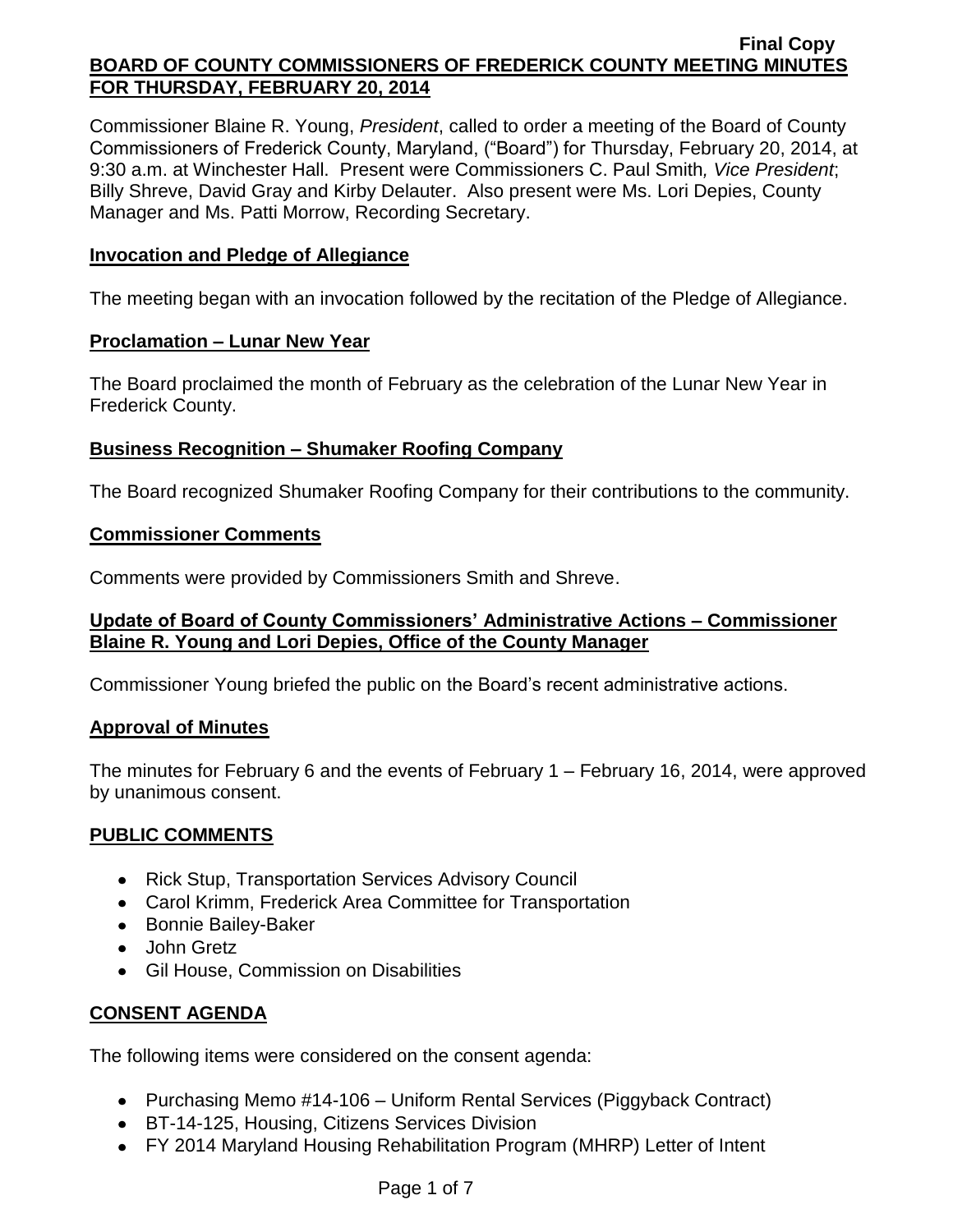*Motion to approve the consent agenda as presented – Passed 4-0-1.*

| <b>COMMISSIONERS</b> | <b>MOTION</b> | <b>SECOND</b> | <b>YES</b> | <b>NO</b> | <b>ABSTAIN</b> | <b>NOT PRESENT</b> |
|----------------------|---------------|---------------|------------|-----------|----------------|--------------------|
| Young                |               |               |            |           |                |                    |
| <b>Smith</b>         |               |               |            |           |                |                    |
| <b>Shreve</b>        |               |               |            |           |                |                    |
| Gray                 |               |               |            |           |                |                    |
| <b>Delauter</b>      |               | ↗             |            |           |                |                    |

### **ADMINISTRATIVE BUSINESS**

#### **Request for a Resolution Allowing the State's Attorney's Office to Open a Law Enforcement Aid Fund – J. Charles Smith III, State's Attorney**

Ms. Erin White, Finance Division, commented on the statement regarding an annual audit that was originally included in the memorandum. It was requested for that statement to be added back into the memorandum.

*Motion to approve the resolution with the amendment to the memorandum – Passed 5-0.*

| <b>COMMISSIONERS</b> | <b>MOTION</b> | <b>SECOND</b> | <b>YES</b> | <b>NO</b> | <b>ABSTAIN</b> | <b>NOT PRESENT</b> |
|----------------------|---------------|---------------|------------|-----------|----------------|--------------------|
| Young                |               |               |            |           |                |                    |
| <b>Smith</b>         |               |               | ,,         |           |                |                    |
| <b>Shreve</b>        |               |               |            |           |                |                    |
| Gray                 |               |               | $\cdot$    |           |                |                    |
| <b>Delauter</b>      |               | ́             |            |           |                |                    |

(A copy of the approved/adopted resolution can be obtained in the County Manager's Office or from the county's website, [www.FrederickCountyMD.gov.](http://www.frederickcountymd.gov/))

## **Introduction of Oakdale Lake Linganore Tax Increment Financing and Community Development Authority – Jim Cumbie, Esquire, Venable LLP (County Bond Counsel)**

Mr. Cumbie presented the request from Oakdale Investments LLC, to take the proposed TIF and CDA resolutions and a bond ordinance to public hearing.

Mr. Jason Wiley, Elm Street Development and Ms. Lindsey Banner, MuniCap, Inc., representing the applicant, commented on the request.

Public comment was heard from:

- Gary Carver
- Bonnie Bailey-Baker
- John Gretz

*Motion to delay the action and have a public forum did not receive a second.*

| <b>COMMISSIONERS</b> | <b>MOTION</b> | <b>SECOND</b> | <b>YES</b> | <b>NO</b> | <b>ABSTAIN</b> | <b>NOT PRESENT</b> |
|----------------------|---------------|---------------|------------|-----------|----------------|--------------------|
| Young                |               |               |            |           |                |                    |
| <b>Smith</b>         |               |               |            |           |                |                    |
| <b>Shreve</b>        |               |               |            |           |                |                    |
| Gray                 |               |               |            |           |                |                    |
| <b>Delauter</b>      |               |               |            |           |                |                    |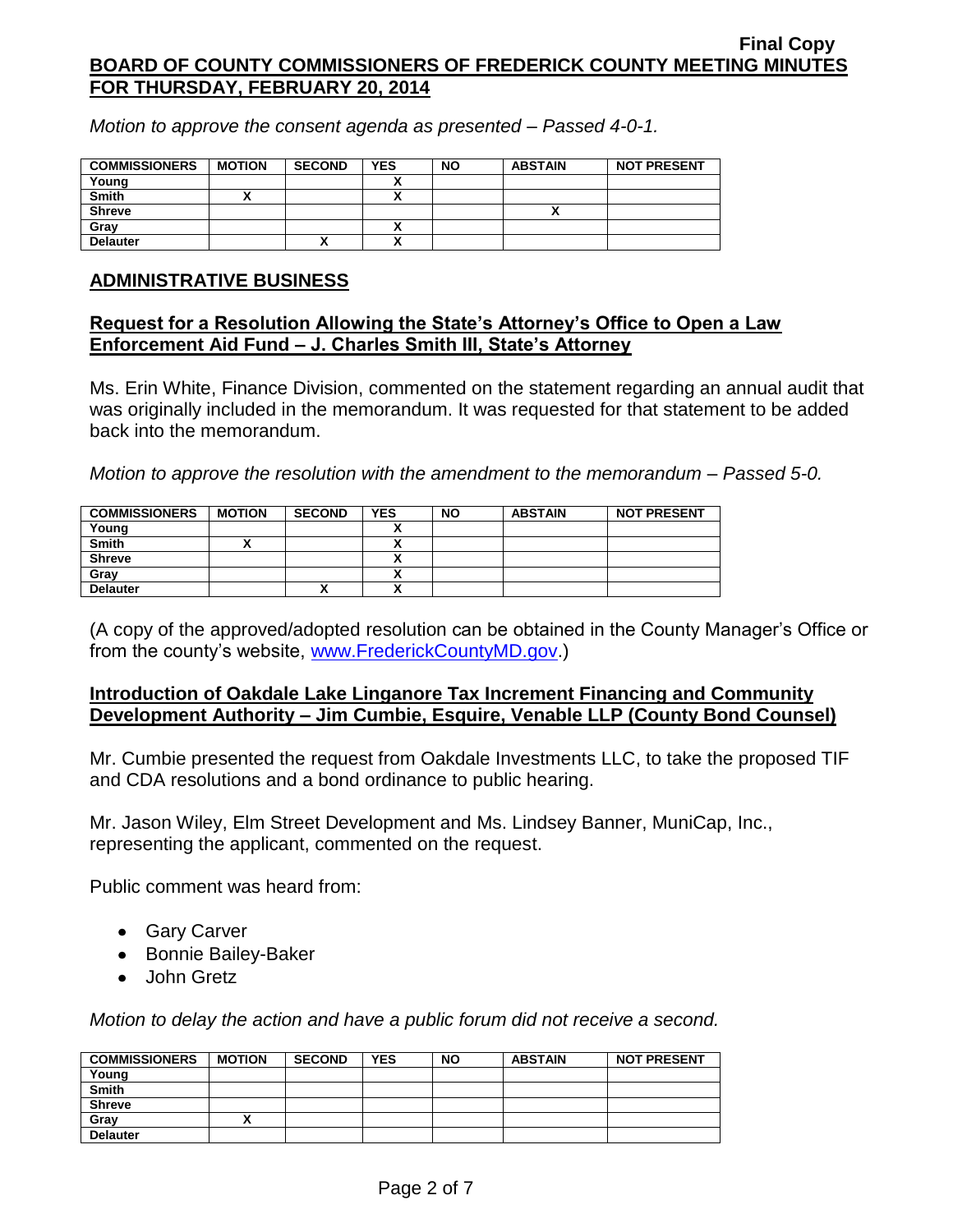*Motion to move forward to a public hearing on March 6 as presented – Passed 3-2.*

| <b>COMMISSIONERS</b> | <b>MOTION</b> | <b>SECOND</b> | <b>YES</b> | <b>NO</b> | <b>ABSTAIN</b> | <b>NOT PRESENT</b> |
|----------------------|---------------|---------------|------------|-----------|----------------|--------------------|
| Young                |               |               |            |           |                |                    |
| <b>Smith</b>         |               |               |            |           |                |                    |
| <b>Shreve</b>        |               |               |            |           |                |                    |
| Gray                 |               |               |            |           |                |                    |
| <b>Delauter</b>      |               | ́             |            |           |                |                    |

The public hearing would be held on Thursday, March 6 at 7:00 p.m.

(The Board took a break at 11:15 a.m. and reconvened at 11:30 a.m.)

## **PUBLIC HEARING**

## **FY 2014 Installment Purchase Program (IPP) Applications – Anne Bradley, Community Development Division**

A public hearing was held, as duly advertised, on the FY 2014 IPP applications. Ms. Bradley presented the top 18 ranked properties for consideration. She noted the Agricultural Preservation Advisory Board, as well as, staff recommended requesting bids from the top 18 ranked properties.

Public comment was heard from:

- Gary Carver
- Charles Hopkins
- Steve Cassis

*Motion to request bids from the top 18 ranked properties and value the parcels with no further subdivision rights at the base price of \$1,000/acre, and limit the terms to 20 years – Passed 5-0.*

| <b>COMMISSIONERS</b> | <b>MOTION</b> | <b>SECOND</b> | <b>YES</b> | <b>NO</b> | <b>ABSTAIN</b> | <b>NOT PRESENT</b> |
|----------------------|---------------|---------------|------------|-----------|----------------|--------------------|
| Young                |               |               |            |           |                |                    |
| <b>Smith</b>         |               |               |            |           |                |                    |
| <b>Shreve</b>        |               |               |            |           |                |                    |
| Grav                 |               |               |            |           |                |                    |
| <b>Delauter</b>      |               |               | n          |           |                |                    |

# **AGENDA BRIEFING**

Commissioner Young noted the following public hearings were scheduled for Thursday, March 6, 2014, at 9:30 a.m.: Sale of 520 North Market Street; Results of the Needs Assessment of the Older Adult Population in Frederick County; Community Development Block Grant Application for the Human Development Council, Inc., and R-06-01(B) – Urbana Northern MXD to Amend a Condition of the Prior Phase I Approval.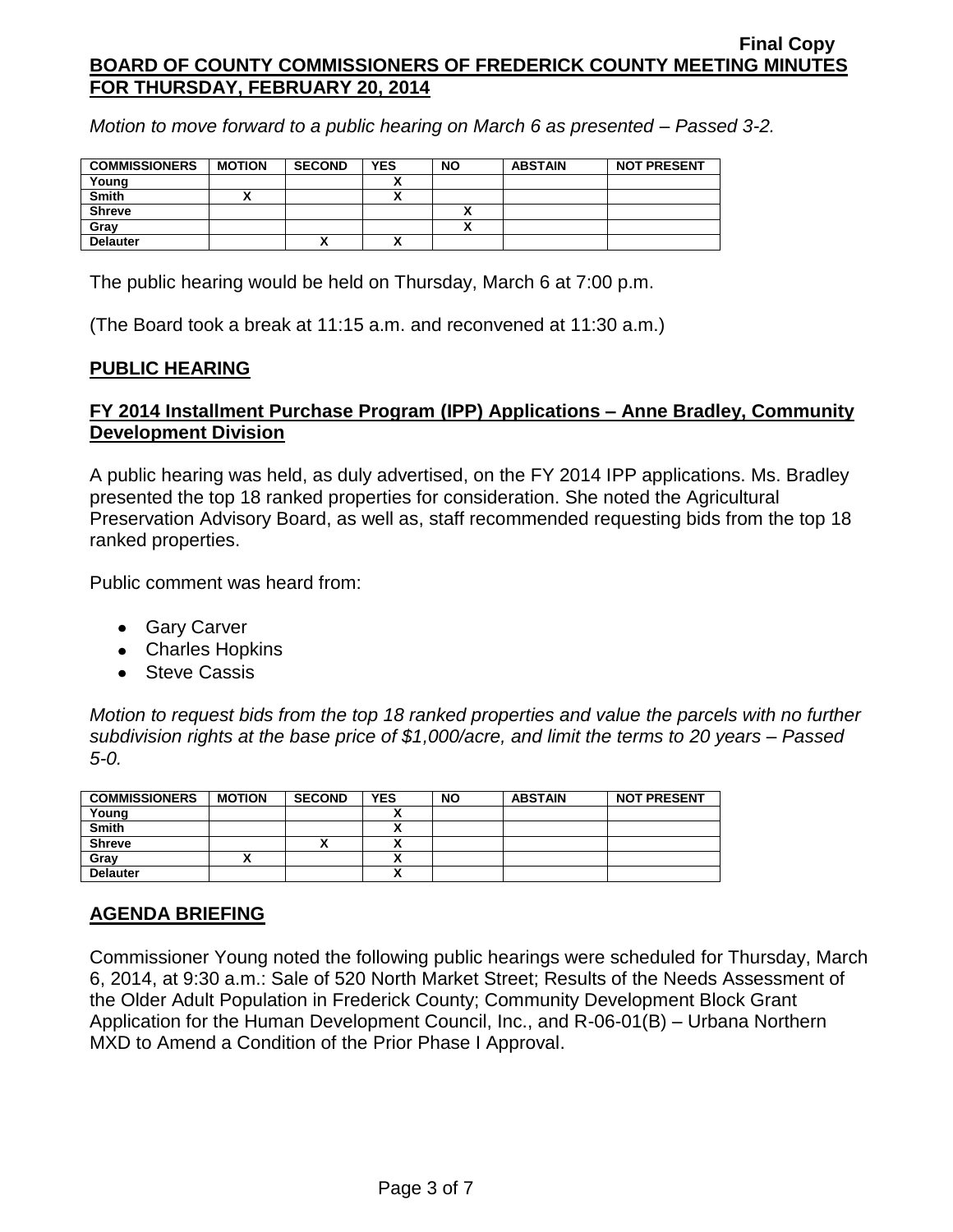#### **WORKSESSION**

## **Appointments to Frederick County Boards and Commissions – Joyce Grossnickle, Office of the County Manager**

Fire and Rescue Advisory Board

There was no public comment.

*Motion to approve the appointment of Fire Fighter Tyrone Jenkins for a term to expire June 30, 2014 – Passed 5-0.*

| <b>COMMISSIONERS</b> | <b>MOTION</b> | <b>SECOND</b> | <b>YES</b>                | <b>NO</b> | <b>ABSTAIN</b> | <b>NOT PRESENT</b> |
|----------------------|---------------|---------------|---------------------------|-----------|----------------|--------------------|
| Young                |               |               |                           |           |                |                    |
| Smith                |               |               | Δ                         |           |                |                    |
| <b>Shreve</b>        |               |               |                           |           |                |                    |
| Gray                 |               |               |                           |           |                |                    |
| <b>Delauter</b>      |               |               | $\ddot{\phantom{0}}$<br>^ |           |                |                    |

Social Services Board

There was no public comment.

*Motion to approve the appointment of Ms. Lynda Janet for a term to expire June 30, 2016 – Passed 5-0.*

| <b>COMMISSIONERS</b> | <b>MOTION</b> | <b>SECOND</b> | <b>YES</b> | <b>NO</b> | <b>ABSTAIN</b> | <b>NOT PRESENT</b> |
|----------------------|---------------|---------------|------------|-----------|----------------|--------------------|
| Young                |               |               |            |           |                |                    |
| <b>Smith</b>         |               |               |            |           |                |                    |
| <b>Shreve</b>        |               |               |            |           |                |                    |
| Grav                 |               |               |            |           |                |                    |
| <b>Delauter</b>      |               |               | ,,         |           |                |                    |

Workforce Development Board

There was no public comment.

*Motion to approve the appointment of Mr. Paul Frey and Mr. Rodney Matheson for terms to expire June 30, 2016 – Passed 5-0.*

| <b>COMMISSIONERS</b> | <b>MOTION</b> | <b>SECOND</b> | <b>YES</b>               | <b>NO</b> | <b>ABSTAIN</b> | <b>NOT PRESENT</b> |
|----------------------|---------------|---------------|--------------------------|-----------|----------------|--------------------|
| Young                |               |               |                          |           |                |                    |
| <b>Smith</b>         |               |               |                          |           |                |                    |
| <b>Shreve</b>        |               |               |                          |           |                |                    |
| Gray                 |               |               |                          |           |                |                    |
| <b>Delauter</b>      |               | '             | $\overline{\phantom{a}}$ |           |                |                    |

Maryland Fire Service Personnel Qualifications Board Representation

There was no public comment.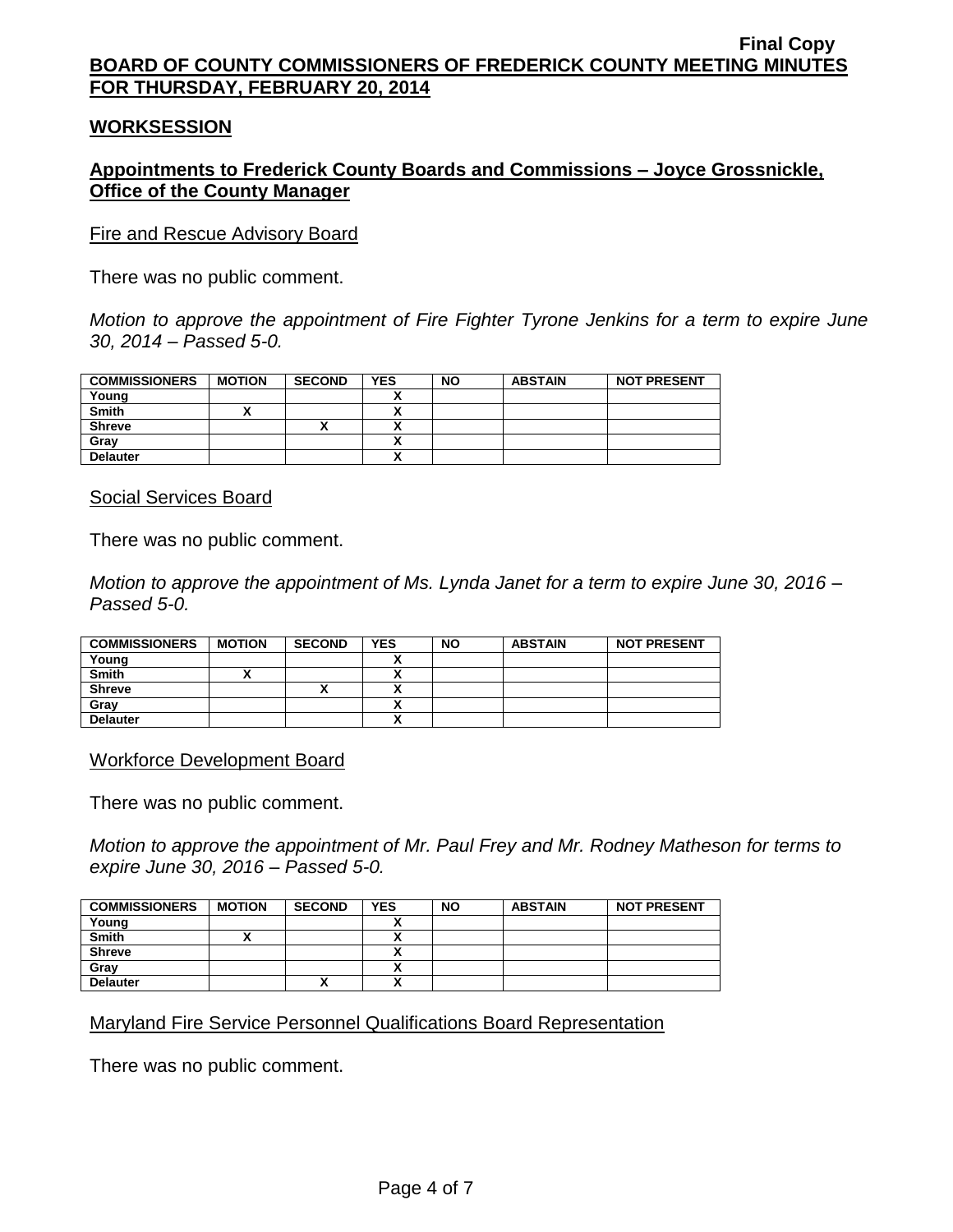*Motion to confirm the appointment of Acting Batallion Chief George L. Thomas IV, Frederick County Fire and Rescue Services Division, as primary representative and Lieutenant Christopher L. Mullendore as the alternate – Passed 5-0.*

| <b>COMMISSIONERS</b> | <b>MOTION</b> | <b>SECOND</b> | <b>YES</b> | <b>NO</b> | <b>ABSTAIN</b> | <b>NOT PRESENT</b> |
|----------------------|---------------|---------------|------------|-----------|----------------|--------------------|
| Young                |               |               |            |           |                |                    |
| <b>Smith</b>         |               |               |            |           |                |                    |
| <b>Shreve</b>        |               |               |            |           |                |                    |
| Grav                 |               |               |            |           |                |                    |
| <b>Delauter</b>      |               | "             |            |           |                |                    |

## **Proposed Ordinance Regarding Accessory Structures on Residential Properties – Larry Smith, Community Development Division**

Mr. Smith and Ms. Kathy Mitchell, Office of the County Attorney, commented on the proposed ordinance.

Public comment was heard from:

• Bonnie Bailey-Baker

*Motion to send the proposed text amendment through the public review process with lot size recommendations – Passed 5-0.*

| <b>COMMISSIONERS</b> | <b>MOTION</b> | <b>SECOND</b> | <b>YES</b> | <b>NO</b> | <b>ABSTAIN</b> | <b>NOT PRESENT</b> |
|----------------------|---------------|---------------|------------|-----------|----------------|--------------------|
| Young                |               |               |            |           |                |                    |
| <b>Smith</b>         |               |               | ,,         |           |                |                    |
| <b>Shreve</b>        |               |               | ,,         |           |                |                    |
| Gray                 |               |               | ↗          |           |                |                    |
| <b>Delauter</b>      |               | '             | ~          |           |                |                    |

# **ADMINISTRATIVE BUSINESS**

## **Purchasing Memo #14-108, Utility Relocation Work for MD 85 Short-term Improvements (Sole Source) and Purchasing Memo #14-113, Grant Supported Refrigerator Exchange Program – Diane George, Finance Division**

*Motion to approve Purchasing Memos #14-108 and #14-113 as presented – Passed 5-0.*

| <b>COMMISSIONERS</b> | <b>MOTION</b> | <b>SECOND</b> | <b>YES</b> | <b>NO</b> | <b>ABSTAIN</b> | <b>NOT PRESENT</b> |
|----------------------|---------------|---------------|------------|-----------|----------------|--------------------|
| Young                |               |               |            |           |                |                    |
| <b>Smith</b>         |               |               |            |           |                |                    |
| <b>Shreve</b>        |               |               |            |           |                |                    |
| Grav                 |               | Λ             |            |           |                |                    |
| <b>Delauter</b>      |               |               |            |           |                |                    |

(Commissioner Young passed the gavel to Commissioner Smith and left the meeting.)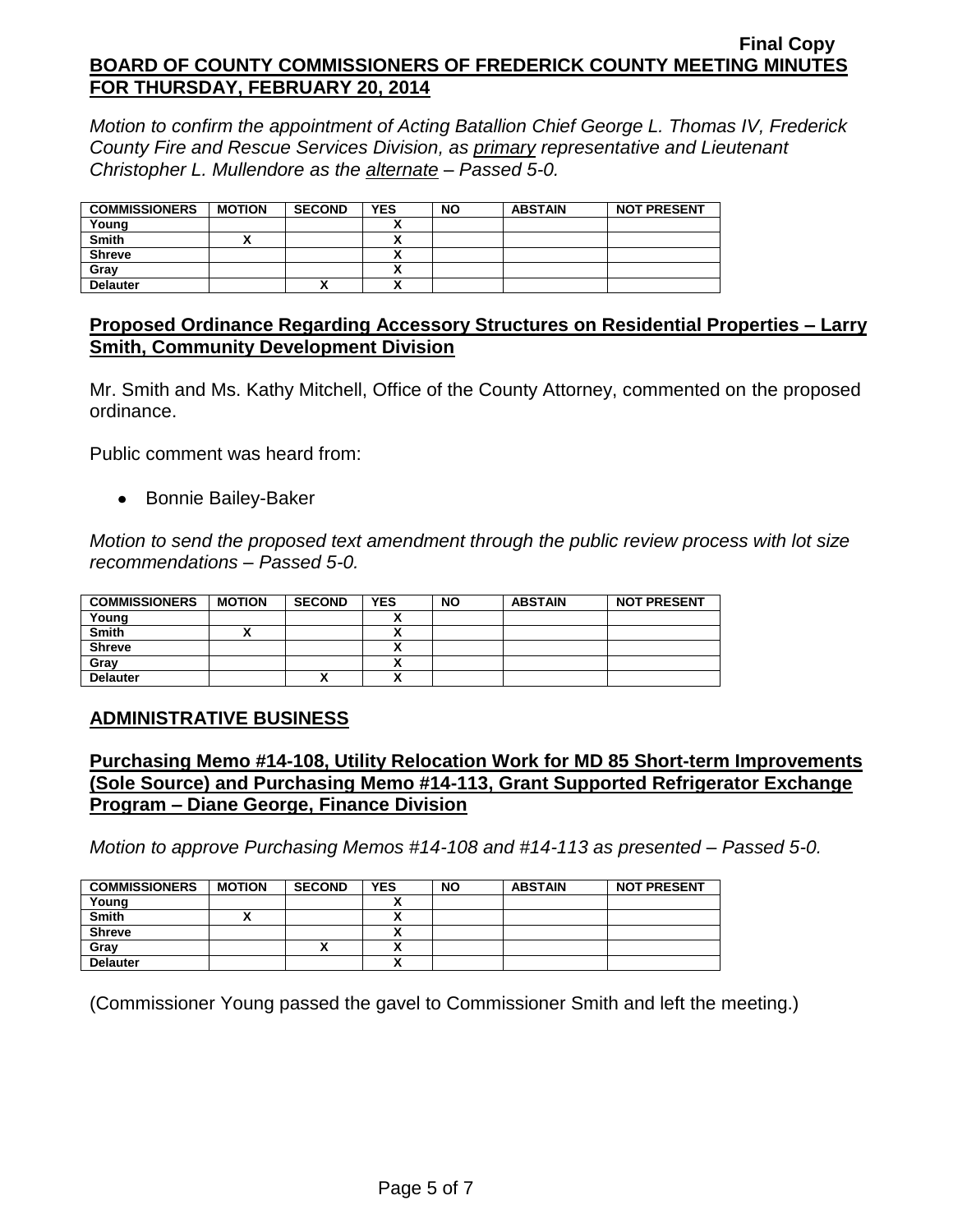## **FY 2015 Transit Grant Approval – Nancy Norris, Citizens Services Division**

Ms. Norris presented the grant request.

*Motion to approve the authorizing resolution and application for the transportation grants and to accept the funds awarded under this application for the FY 2015 budget; and give approval to administratively process the necessary documents for execution, including the related budget transfers and amendments when grant awards are received – Passed 4-0.*

| <b>COMMISSIONERS</b> | <b>MOTION</b> | <b>SECOND</b> | <b>YES</b>   | <b>NO</b> | <b>ABSTAIN</b> | <b>NOT PRESENT</b> |
|----------------------|---------------|---------------|--------------|-----------|----------------|--------------------|
| Young                |               |               |              |           |                |                    |
| <b>Smith</b>         |               |               |              |           |                |                    |
| <b>Shreve</b>        |               |               |              |           |                |                    |
| Gray                 |               |               | ~            |           |                |                    |
| <b>Delauter</b>      |               |               | $\mathbf{v}$ |           |                |                    |

## **Proposal to the Chesapeake Bay Trust for Chesapeake Conservation Corps (CCC) Volunteer – Shannon Moore, Community Development Division**

Ms. Moore presented the request to apply to become a host agency for the CCC and engage one CCC volunteer for one year to help implement the Residential Stormwater Management Program and the Frederick County's Green Home Challenge.

*Motion to approve an application for a year 4 Chesapeake Conservation Corps Volunteer from the Chesapeake Bay Trust and authorize Ms. Moore to sign as the legal applicant director – Passed 5-0.*

| <b>COMMISSIONERS</b> | <b>MOTION</b> | <b>SECOND</b> | <b>YES</b> | <b>NO</b> | <b>ABSTAIN</b> | <b>NOT PRESENT</b> |
|----------------------|---------------|---------------|------------|-----------|----------------|--------------------|
| Young                |               |               |            |           |                |                    |
| <b>Smith</b>         |               |               |            |           |                |                    |
| <b>Shreve</b>        |               |               |            |           |                |                    |
| Grav                 |               |               |            |           |                |                    |
| <b>Delauter</b>      |               |               | $\cdot$    |           |                |                    |

## **Review Recommended FY 2015- 2020 Capital Improvements Program (CIP) – Kelly Weaver, Budget Office, Office of the County Manager**

Ms. Weaver reviewed the CIP.

*Motion to take the recommended FY 2015-2020 CIP to public hearing on March 18 – Passed 5-0.*

| <b>COMMISSIONERS</b> | <b>MOTION</b> | <b>SECOND</b> | <b>YES</b>               | <b>NO</b> | <b>ABSTAIN</b> | <b>NOT PRESENT</b> |
|----------------------|---------------|---------------|--------------------------|-----------|----------------|--------------------|
| Young                |               |               |                          |           |                |                    |
| <b>Smith</b>         |               |               |                          |           |                |                    |
| <b>Shreve</b>        |               |               | $\overline{\phantom{a}}$ |           |                |                    |
| Gray                 |               |               | ↗                        |           |                |                    |
| <b>Delauter</b>      |               |               | n                        |           |                |                    |

## **Legislative Issues – John Mathias, Office of the County Attorney and Ragen Cherney, Office of the County Manager**

Mr. Mathias and Mr. Cherney briefed the Board on the issues before the Frederick County delegation members.